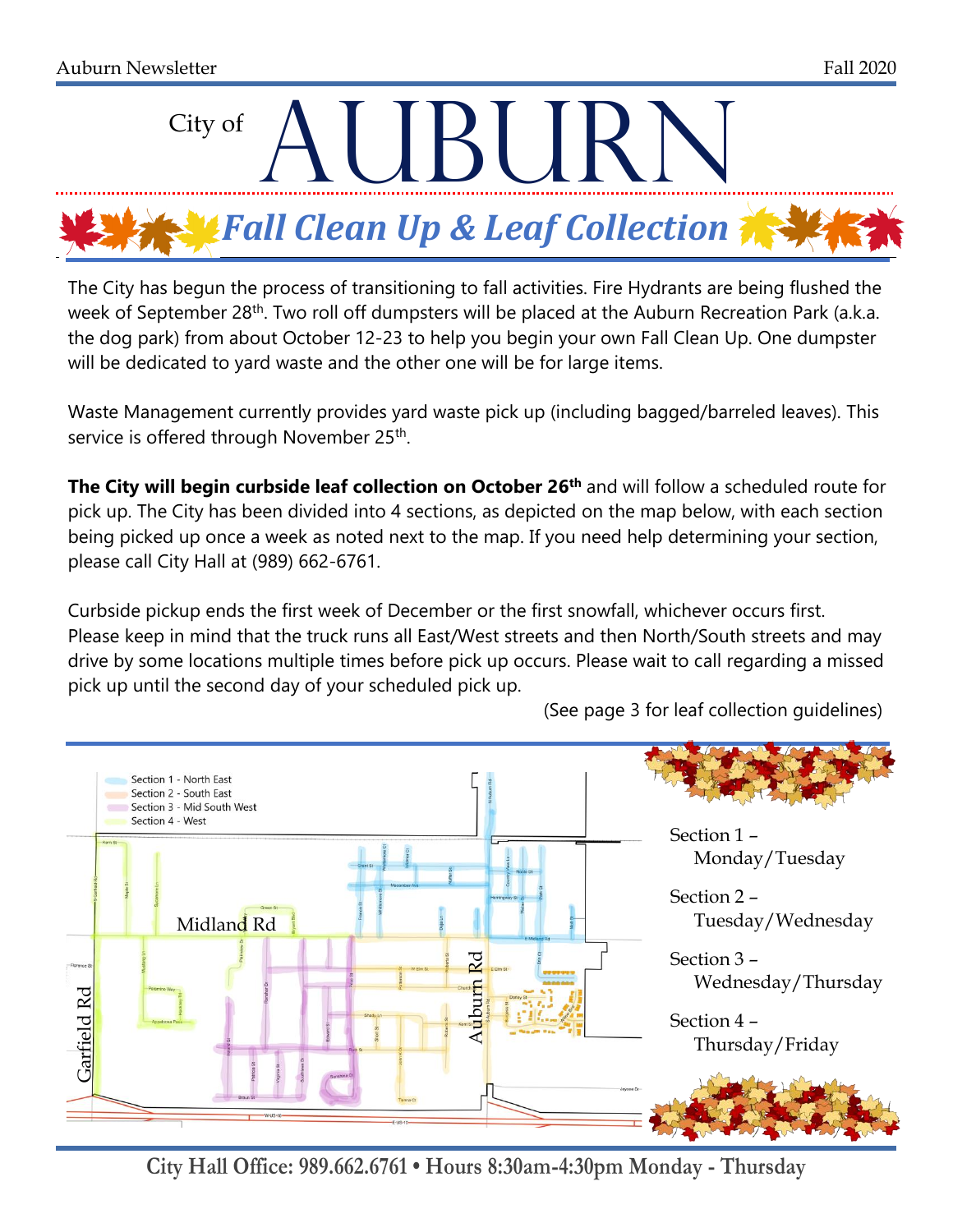#### **Utility Billing Dates to Remember:**

**Sept 30 –** Bills delivered to the Post Office.

**Oct 21** – Due date to avoid penalty.

- **Oct 22 –** Penalties due.
- **Oct 25 –** Reminder/Past Due Notices delivered to Post Office.

If you are having a hard time making payments, please contact City Hall to make arrangements.

| As of July 1, 2020      | Minimum Qtrly<br>Charge |            |  |  |  |  |
|-------------------------|-------------------------|------------|--|--|--|--|
| <b>Water Rates</b>      | Rate/1,000 Gal          | 5,000 Gal  |  |  |  |  |
| <b>New Current Rate</b> | <b>\$6.45</b>           | \$32.25    |  |  |  |  |
| <b>Sewer Rates</b>      |                         | 10,000 Gal |  |  |  |  |
| <b>New Current Rate</b> | <b>\$7.24</b>           | S72.40     |  |  |  |  |
| Inc. in Qrtly Bill      | \$0.96                  | \$7.33     |  |  |  |  |

\*\*A 2nd meter is required for any usage discounts \*\*

#### **Delinquent Water Bills**

Executive Order 2020-144 prevents the City from shutting off water for non-payment until December 31, 2020. However, this order does NOT take away the obligation of a resident to pay for water or prevent the City from charging any customer for water service or other applicable fees. Any past due amount may be transferred to your Winter Tax bill with additional penalties and/or you will risk being shut off in January when the Executive Order expires.

If you are having difficulty paying your bill you should contact City Hall at (989) 662- 6761, Monday – Thursday from 8:30 am – 4:30 pm to set up a payment plan.

# **Upcoming Events**

October 26 – Curbside leaf collection begins in the City.

October 31 – Halloween. Trick-or-Treating hours 6-8 pm. \*See more information on page 4.

November 7 – Auburn Country Holly-Daze @ Auburn Park. A holiday bazaar with handmade crafts, baked goods, and other holiday gifts. Contact Robin at (989) 928-3561.

November 25 – Waste Managements last pick up for yard waste.

December 1 – Park Rentals Open for 2021 Season. Residents are able to book the Auburn Park Pavilion and/or the Farmers Market Meeting Room beginning at 8:30 am at City Hall. Payment is required by cash or check. Call City Hall at (989) 662- 6761 with questions.

December 5 – Christmas Parade of Lights. Theme: An American Christmas. Proceeds to benefit Special Needs Vision Clinic.

#### 600600660060060000

December 7 – 10 – Christmas Light Judging. Make sure to have your lights lit up for the judges all week.

#### *Meetings & Holidays*

October 19 City Commission 7pm

> November 11 Veteran's Day City Hall Closed

November 16 City Commission 7pm

November 28-29 Thanksgiving Break City Hall Closed

December 21 City Commission 7pm

> December 24-25 Christmas Break City Hall Closed

December 31-January 1 New Year's Eve & Day City Hall Closed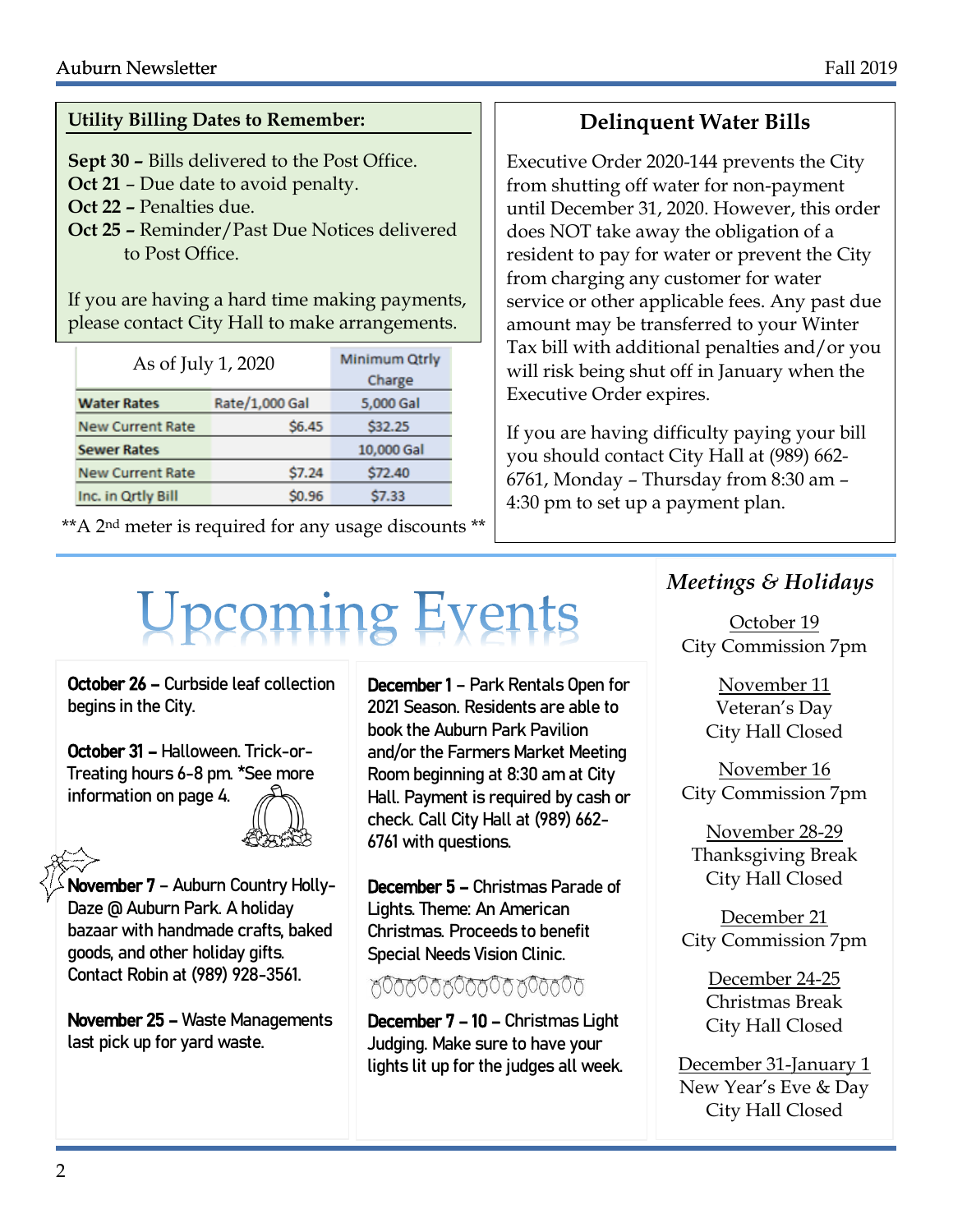## Notes from the Mayor

2020 has been a year like no other. We have seen so many changes, we have had to adapt to many new ways of doing things. Some have been great, some, well we can't wait to get back to the way it was. We all have had to change for the safety of all.

The Auburn Chamber is working hard at showing support for our hometown heroes and veterans which I hope you all will support. Each year we put up 60 banners in town showing the creativity of students in our schools and local residents. Now on those poles the Chamber is sponsoring a program to honor both service members or local first responders. They will be displayed from mid-January thru mid-May. The banner will contain their name, photo, branch of service or first responder title. This is a Great Idea to show support for those who have served us and continue to serve us with respect and love. Applications will be available at City Hall. There is a fee which will be used to pay for the banners. I hope you will support this new annual program.

Please remember to have faith for what you believe in. Hope that a better day is coming, and Love and respect for your fellow neighbor. Have a Great Holiday Season!

**HOMETOWN HERO CHARLES STULI VIETNAM ERA AIR FORCE Stull Family** SONS OF AMERICAN LEGION

*Example of banners*

Le Kilbourn

## Curbside Leaf Collection Guidelines

The City of Auburn provides complimentary curbside leaf pickup to residents each fall in addition to the bagged yard waste collection efforts of Waste Management. Leaf pickup will begin October 26th and will end the first week of December (weather permitting) based upon the schedule on the front page. Please note:

- Leaves must be set out by 7:00 a.m. on your scheduled pickup day for collection. Please refer to the map or call City Hall at (989) 662-6761 to identify your section.
	- o Section 1 North East side of the City Monday/Tuesday
	- o Section 2 South East side of the City Tuesday/Wednesday
	- o Section 3 Mid South West section of the City Wednesday/Thursday
	- o Section 4 West side of the City Thursday/Friday
- Leaves should be placed in the grassy out lawn area to help keep our drains clean of debris.
- Keep leaf piles clear of any obstructions (telephone poles, mailboxes, etc.)
- Keep leaf piles pure. Sticks, rocks, branches and other debris harms our machinery and can cause lengthy delays in the pickup process.
- Please, do not park vehicles in front of leaf piles on collection day. If a vehicle is blocking the area it may prevent our crew from collecting your leaves. (Leave sufficient space for the truck and machine to approach the leaf pile).
- Bagged leaves may be set out on Wednesdays for collection by Waste Management until November 25th.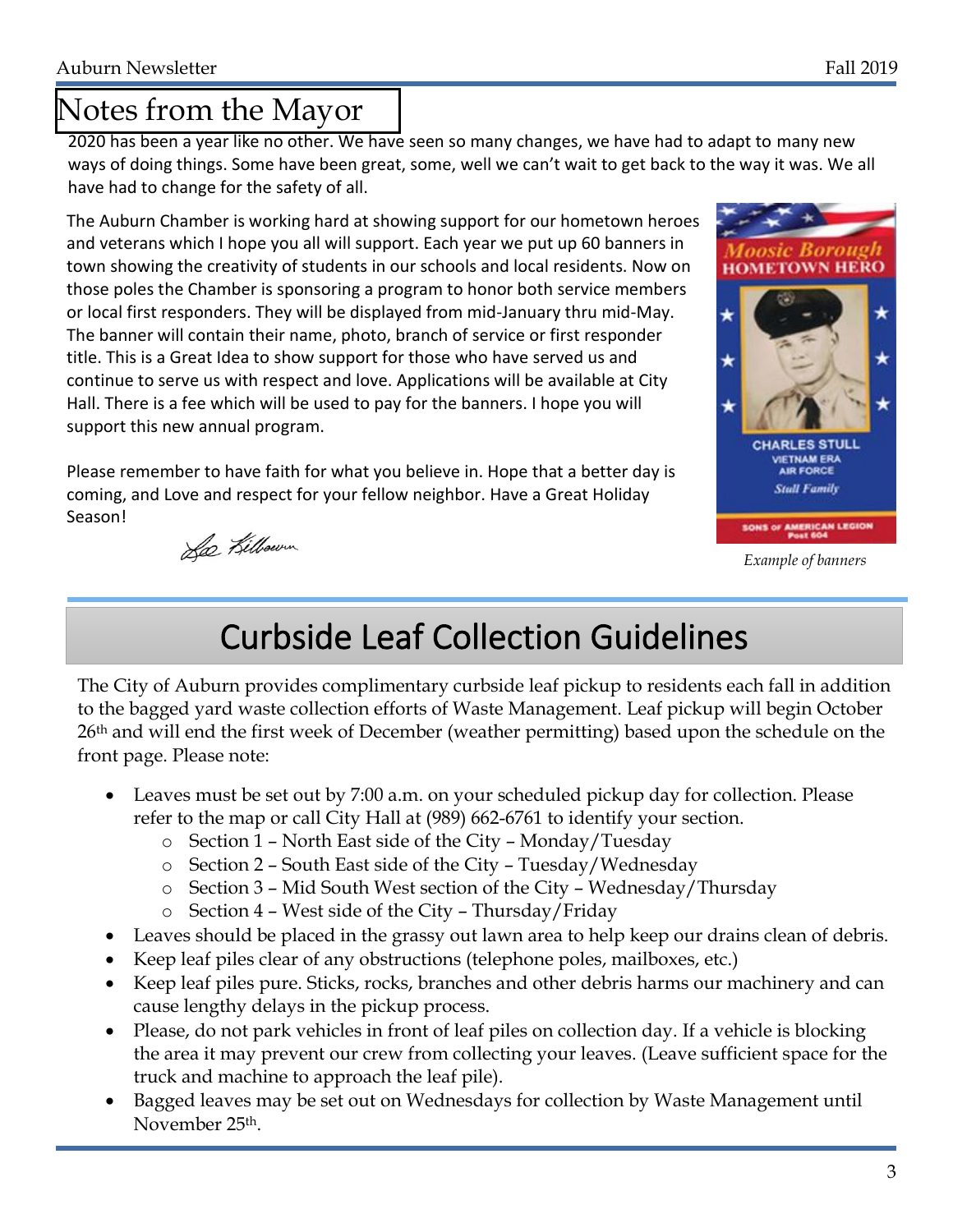## CITY NOTES

### House Watch

The Sheriff's Department, for the City of Auburn, provides a house watch program to periodically check homes in the owner's absence. This program is intended for residents who will be away for 5 or more days. To participate, please submit a House Watch Form to City Hall.

## Winter Parking Rules

Please remember, from November 1st to April 1st, there is NO overnight parking on any city street from 2am to 6am per City Ordinance 70.04. Vehicles will be ticketed.

#### Snow Removal

City Ordinance 95.082 prohibits the pushing, dumping or depositing of snow or ice on any city street or sidewalk. This makes it harder to keep the streets safe for both cars and people.

While cleaning the snow off your sidewalks, please clear the snow away from any nearby fire hydrants.

Avoid the 'second shovel' by clearing the area by the road on the left side of your driveway. This gives the plows a place to unload snow and reduces the chance of a snow berm being created.



Halloween is not a city authorized event, but rather a nationally recognized holiday. The City of Auburn suggests trick-or-treating hours (6-8 pm), but participation (to trick-or-treat or hand out candy) is an individual decision.

All residents who participate in Halloween activities should adhere to all public health recommendations regarding COVID-19. Be safe, wear a mask, and social distance. Anyone with symptoms or who has tested positive should refrain from participating.

Be safe. Be smart. Be creative. Have fun!

## **Voter Information**

The Presidential Election is on Tuesday, November 3, 2020. Polls are open from 7am – 8pm at City Hall, located at 113 E. Elm St, Auburn, MI.

Michigan election information can be found at:

## **Michigan.gov/vote** where you can:

- ► View a sample ballot
- ► Find out if you are registered to vote
- ► Track your absentee ballot ………… and more!

It is recommended that you request your absentee ballot at least 15 days before the election and, if returning by mail, to send it at least 7 days before the election.

Applications and/or ballots may be returned by mail, drop box (located in the parking lot at City Hall) or inperson at City Hall during normal business hours, Monday – Thursday from 8:30 am – 4:30 pm.

For additional questions or information contact the Clerk at (989) 662-6761.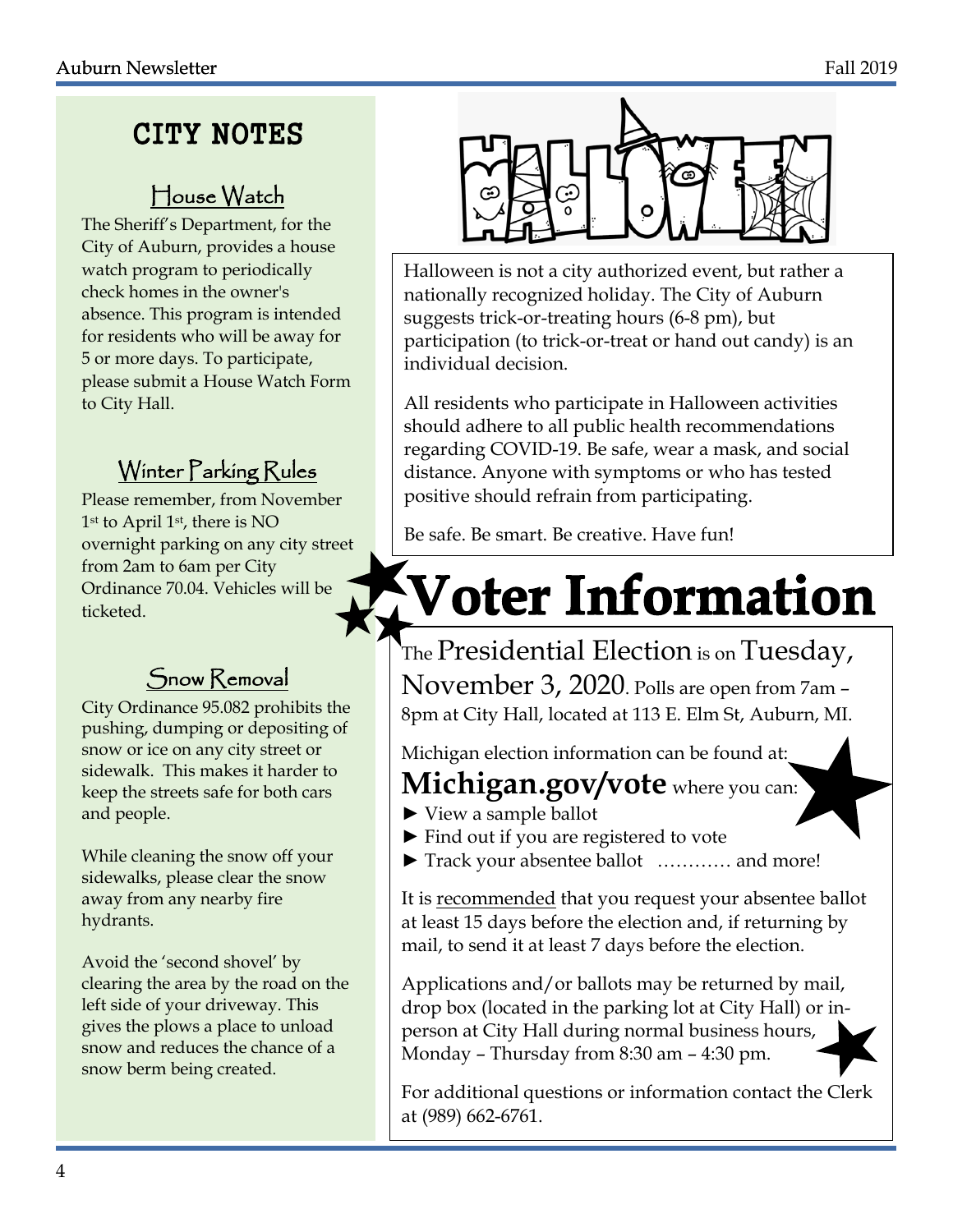|                        | April 2021    | ್ಲಿ<br>卢<br>Ľ<br>We<br>F,<br>Йo<br>S,         | m                                             | $\Xi$<br>∞<br>v<br>n<br>₹   | Ξ<br>21<br>10<br>격<br>2<br>$\Xi$<br>$\Xi$                       | 乌<br>30<br>g<br>29<br>g<br>Å<br>Ч<br>20<br>27<br>₽<br>26<br>$\frac{8}{16}$<br>2,       |                | August 2021      | ಚಿ<br>闰<br>Ę<br>š<br>Ę,<br>å<br>å      | ×,<br>$\mathbf{\hat{c}}$<br>ī | 궄<br>₽<br>2<br>$\approx$<br>ō<br>8 | 28<br>21<br>20<br>E,<br>$\frac{9}{1}$<br>Άб<br>å<br>28<br>ಸ<br>2<br>ఇ<br>2<br>Z            | Z<br>2                                                |                      | December 2020  | చ<br>岀<br>Ę<br>š<br>£,<br>Ńо<br>ి       | т<br>m                   | 12<br>$\Xi$<br>60<br>৩                     | $\mathbf{r}$<br>$\frac{8}{16}$<br>E<br>≌<br>51<br>콬<br>$\Xi$ | δŘ<br>Z,<br>$\mathbb{Z}$<br>51<br>P,<br>z<br>22<br>29<br>ష<br>ដ<br>20<br>Zī                                                     |        |                                                                                                                                                                                                                                                                                                                                                                                                                                                                                                                                                          |                                                                                                                                                                                                                                                                                                      |                                                                                                     |                                              | Christmas trees are collected the first two weeks of January.                                                                                                       |
|------------------------|---------------|-----------------------------------------------|-----------------------------------------------|-----------------------------|-----------------------------------------------------------------|----------------------------------------------------------------------------------------|----------------|------------------|----------------------------------------|-------------------------------|------------------------------------|--------------------------------------------------------------------------------------------|-------------------------------------------------------|----------------------|----------------|-----------------------------------------|--------------------------|--------------------------------------------|--------------------------------------------------------------|---------------------------------------------------------------------------------------------------------------------------------|--------|----------------------------------------------------------------------------------------------------------------------------------------------------------------------------------------------------------------------------------------------------------------------------------------------------------------------------------------------------------------------------------------------------------------------------------------------------------------------------------------------------------------------------------------------------------|------------------------------------------------------------------------------------------------------------------------------------------------------------------------------------------------------------------------------------------------------------------------------------------------------|-----------------------------------------------------------------------------------------------------|----------------------------------------------|---------------------------------------------------------------------------------------------------------------------------------------------------------------------|
| Trash Calendaı<br>2021 | March 2021    | S,<br>闰<br>Ę<br>i∛<br>Ĥ<br>Žю<br>S.           | G<br>т<br>빡<br>C)                             | 53<br>2<br>≘<br>ō<br>œ<br>۳ | 20<br>$\overline{1}$<br>$\frac{8}{1}$<br>F<br>91<br>15<br>궄     | E,<br>26<br>Α<br>봌<br>5<br>S)<br>Z<br>29<br>Ν<br>28<br>$\overline{a}$                  |                | <b>July 2021</b> | å<br>闰<br>Ę<br>Š<br>Fu<br>Σç<br>S.     | m<br>a                        | $\Xi$<br>o,<br>œ<br>۴<br>4         | 24<br>Ξ<br>26<br>g<br>g<br>ন<br>20<br>$\mathbf{r}$<br>≌<br>$\frac{8}{16}$<br>Ξ             | 51<br>S<br>29<br>Å<br>Å<br>2Ś                         |                      | November 2020  | S<br>岀<br>Ę<br>š<br>F1<br>Йo<br>å       | ب<br>ç<br>m<br>G         | 콬<br>Ξ<br>12<br>$\approx$<br>ᡡ<br>∞        | 21<br>20<br>$\tilde{a}$<br>28<br>Ξ<br>26<br>51               | $\mathbb{Z}^3$<br>21<br>26<br>ě,<br>$\mathbb{R}^4$<br>Z<br>Z<br>Ω<br>29                                                         |        |                                                                                                                                                                                                                                                                                                                                                                                                                                                                                                                                                          |                                                                                                                                                                                                                                                                                                      | e containers (stickers are no longer provided by WM) and keep at least 5 feet from trash containers |                                              |                                                                                                                                                                     |
| Auburn 2020<br>City of | February 2021 | S,<br>岀<br>Ę<br>Φ<br>š<br>Fu<br>å<br>S.<br>S, | G<br>т<br>寸<br>C)<br>$\overline{\phantom{0}}$ | ≌<br>2<br>≘<br>o,<br>8<br>o | 20<br>$\mathbf{r}$<br>$\frac{8}{1}$<br>E<br>91<br>51<br>궄<br>21 | S,<br>26<br>Α<br>겱<br>23<br>Z<br>$\overline{a}$<br>28<br>S<br>g                        |                | <b>June 2021</b> | S<br>岀<br>ħ<br>Š<br>Fu<br>å<br>Su<br>S | m                             | 2<br>$\Xi$<br>œ<br>۳<br>۰<br>69    | $\mathbf{r}$<br>δŘ<br>23<br>S<br>5<br>S,<br>R)<br>그<br>$\overline{a}$<br>5<br>g<br>15<br>g | Z<br>29<br>$\boldsymbol{\mathcal{Z}}$<br>Z7<br>29     |                      | October 2020   | S<br>岀<br>Ę<br>i∛<br>F,<br>å<br>S.<br>S | m                        | $\Xi$<br>o۱<br>œ<br>r<br>v<br>S.<br>+<br>2 | E<br>51<br>51<br>겈<br>5J<br>읍<br>Ξ<br>$\mathbf{r}$           | 24<br>$\overline{5}$<br>g<br>30<br>Z<br>29<br>£,<br>Ч<br>20<br>27<br>$\mathbf{r}$<br>26<br>$\frac{8}{16}$<br>$\mathbf{z}$<br>26 |        | Management. Please observe their guidelines. Leaf pickup typically runs mid-October through November. Please check your newsletter for additional<br>Trash days are bolded and recycle days are marked with a[box.] Normal trash pickup is every Wednesday. Highlighted days are holidays observed<br>by City Hall. The brush pickup provided by the City is marke <del>d with</del> an overal pickets, Additional yard waste services are offered through Waste<br>information and guidelines for services provided by the City as the seasons approach | Trash will be collected one day late due to the following Holidays: Memorial Day - May 31, Independence Day - July 5 and Labor Day - September 6<br>Waste Management is also closed during New Year's Day, Thanksgiving and Christmas, but will not affect the service dates for the City of Auburn. |                                                                                                     | gement at 800-796-9696.                      | 2020 Waste Management yard waste collection starts April 1 and ends November 25.<br>2021 Waste Management yard waste collection starts April 7 and ends November 24 |
|                        | January 2021  | 岀<br>Ę<br>ž<br>Fu<br>Mo<br>్యే                |                                               | 69<br>n<br>67               | 15<br>그<br>$\overline{a}$<br>$\Xi$<br>$\approx$                 | Z<br>29<br>28<br>$\overline{a}$<br>R<br>Д<br>의<br>26<br>$\overline{18}$<br>S<br>E<br>Å | $\overline{5}$ | May 2021         | 闰<br>Ę<br>š<br>ŗ,<br>Мo<br>Su          |                               | φ<br>ю<br>4<br>69<br>C)            | 콬<br>21<br>5<br>g<br>2<br>ដ<br>$\frac{8}{16}$<br>$\Xi$<br>$\cong$<br>Ξ<br>5<br>ō           | $\mathbb{Z}^3$<br>2T<br>92<br>R<br>24<br>$\mathbb{Z}$ | $\overline{51}$<br>S | September 2020 | 岀<br>Ę<br>i∛<br>₹<br>₫<br>Su            | $\overline{\phantom{a}}$ | $\Xi$<br>$\mathbf{a}$<br>a<br>6<br>Ļ,<br>৩ | $\frac{8}{16}$<br>E<br>51<br>51<br>궄<br>Ľ                    | S<br>잡<br>Z<br>S,<br>22<br>28<br>$\overline{a}$<br>$\approx$<br>27                                                              | Notes: |                                                                                                                                                                                                                                                                                                                                                                                                                                                                                                                                                          |                                                                                                                                                                                                                                                                                                      | Please clearly mark all yard waste and Recycl                                                       | For large item pickup please call Waste Mana |                                                                                                                                                                     |